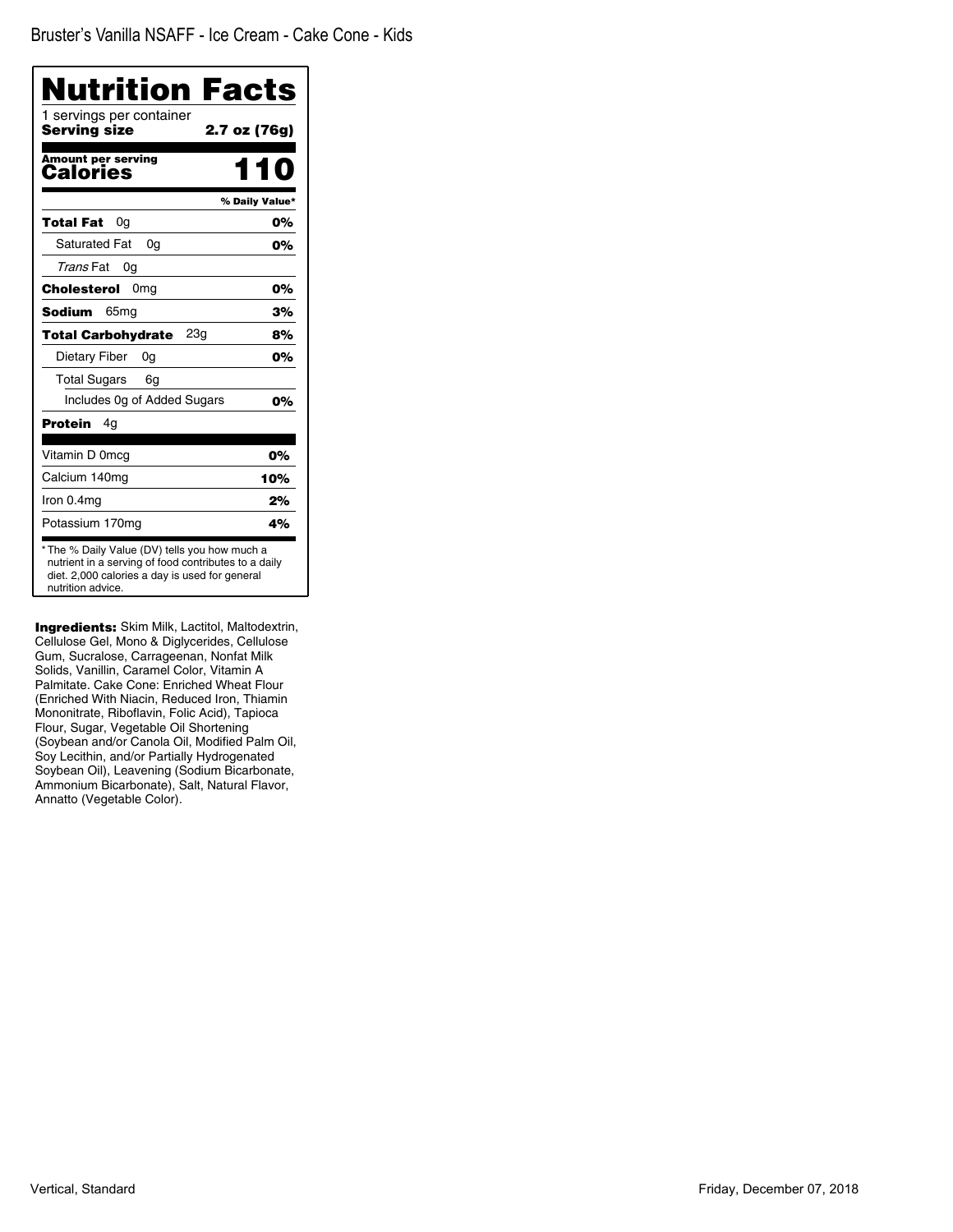| Nutrition Facts<br>1 servings per container |                |
|---------------------------------------------|----------------|
| Servina size                                | 5.2 oz (146g)  |
| <b>Amount per serving</b><br>Calories       | M 1            |
|                                             | % Daily Value* |
| Total Fat<br>0g                             | 0%             |
| <b>Saturated Fat</b><br>0q                  | 0%             |
| Trans Fat<br>0g                             |                |
| Cholesterol<br>0mg                          | 0%             |
| <b>Sodium</b><br>120mg                      | 5%             |
| 41g<br><b>Total Carbohydrate</b>            | 15%            |
| Dietary Fiber<br><1a                        | 4%             |
| Total Sugars<br>11 <sub>q</sub>             |                |
| Includes 0g of Added Sugars                 | 0%             |
| Protein<br>8g                               |                |
| Vitamin D 0mcg                              | 0%             |
| Calcium 280mg                               | 20%            |
| Iron 0.4mg                                  | 2%             |
| Potassium 330mg                             | 8%             |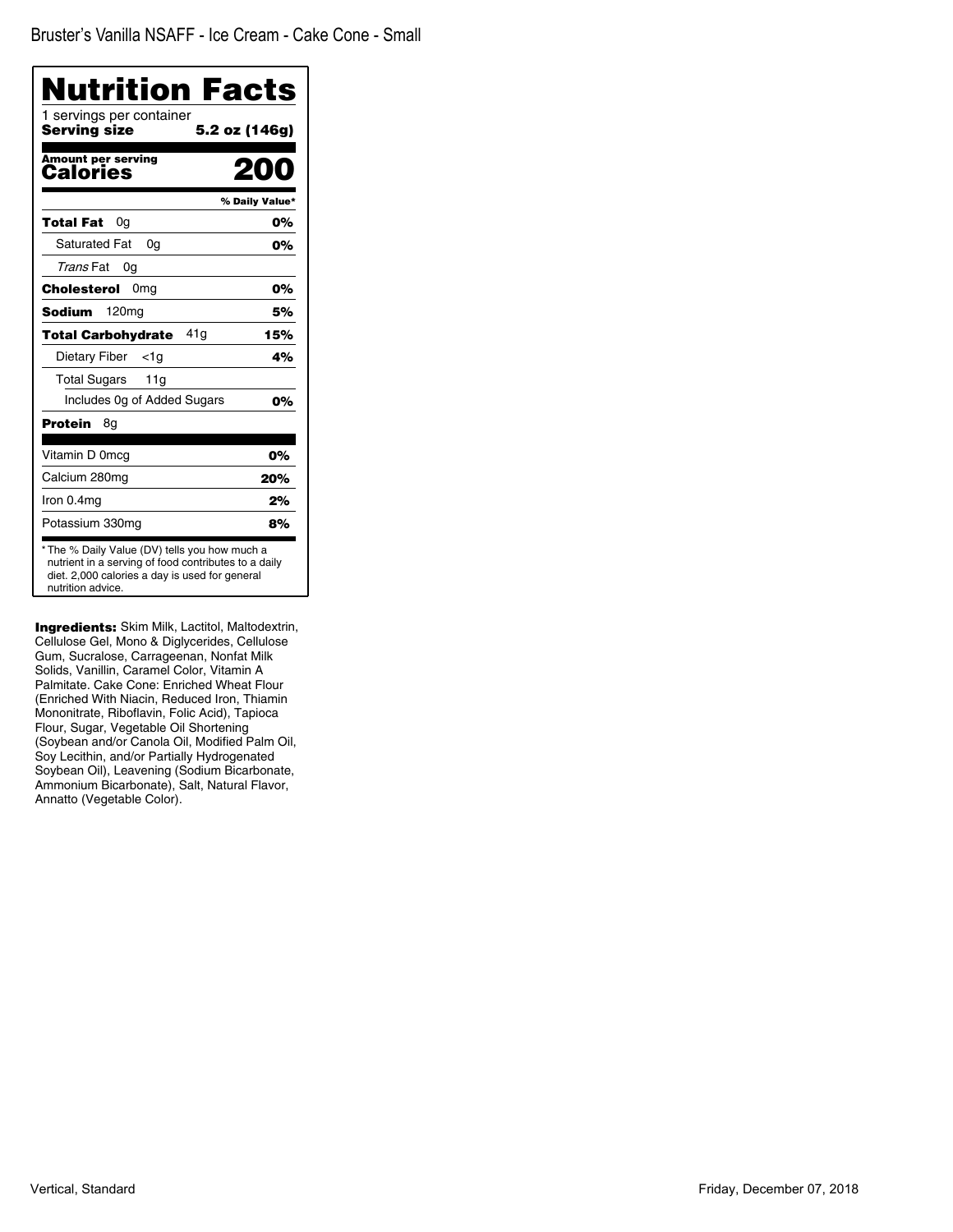Bruster's Vanilla NSAFF - Ice Cream - Cake Cone - Regular

| <b>Nutrition Facts</b>                                                                                                                                                      |                |
|-----------------------------------------------------------------------------------------------------------------------------------------------------------------------------|----------------|
| 1 servings per container<br>Serving size<br>7.7 oz (216g)                                                                                                                   |                |
| <b>Amount per serving</b><br>Calories                                                                                                                                       | 280            |
|                                                                                                                                                                             | % Daily Value* |
| Total Fat<br>0a                                                                                                                                                             | 0%             |
| <b>Saturated Fat</b><br>0a                                                                                                                                                  | 0%             |
| Trans Fat<br>0a                                                                                                                                                             |                |
| 0 <sub>mg</sub><br>Cholesterol                                                                                                                                              | 0%             |
| 180 <sub>mg</sub><br>Sodium                                                                                                                                                 | 8%             |
| 60a<br>Total Carbohydrate                                                                                                                                                   | 22%            |
| Dietary Fiber<br>1q                                                                                                                                                         | 4%             |
| Total Sugars<br>17g                                                                                                                                                         |                |
| Includes 0g of Added Sugars                                                                                                                                                 | 0%             |
| Protein<br>11g                                                                                                                                                              |                |
| Vitamin D 0mcg                                                                                                                                                              | 0%             |
| Calcium 420mg                                                                                                                                                               | 30%            |
| Iron 0.4mg                                                                                                                                                                  | 2%             |
| Potassium 500mg                                                                                                                                                             | 10%            |
| * The % Daily Value (DV) tells you how much a<br>nutrient in a serving of food contributes to a daily<br>diet. 2,000 calories a day is used for general<br>nutrition advice |                |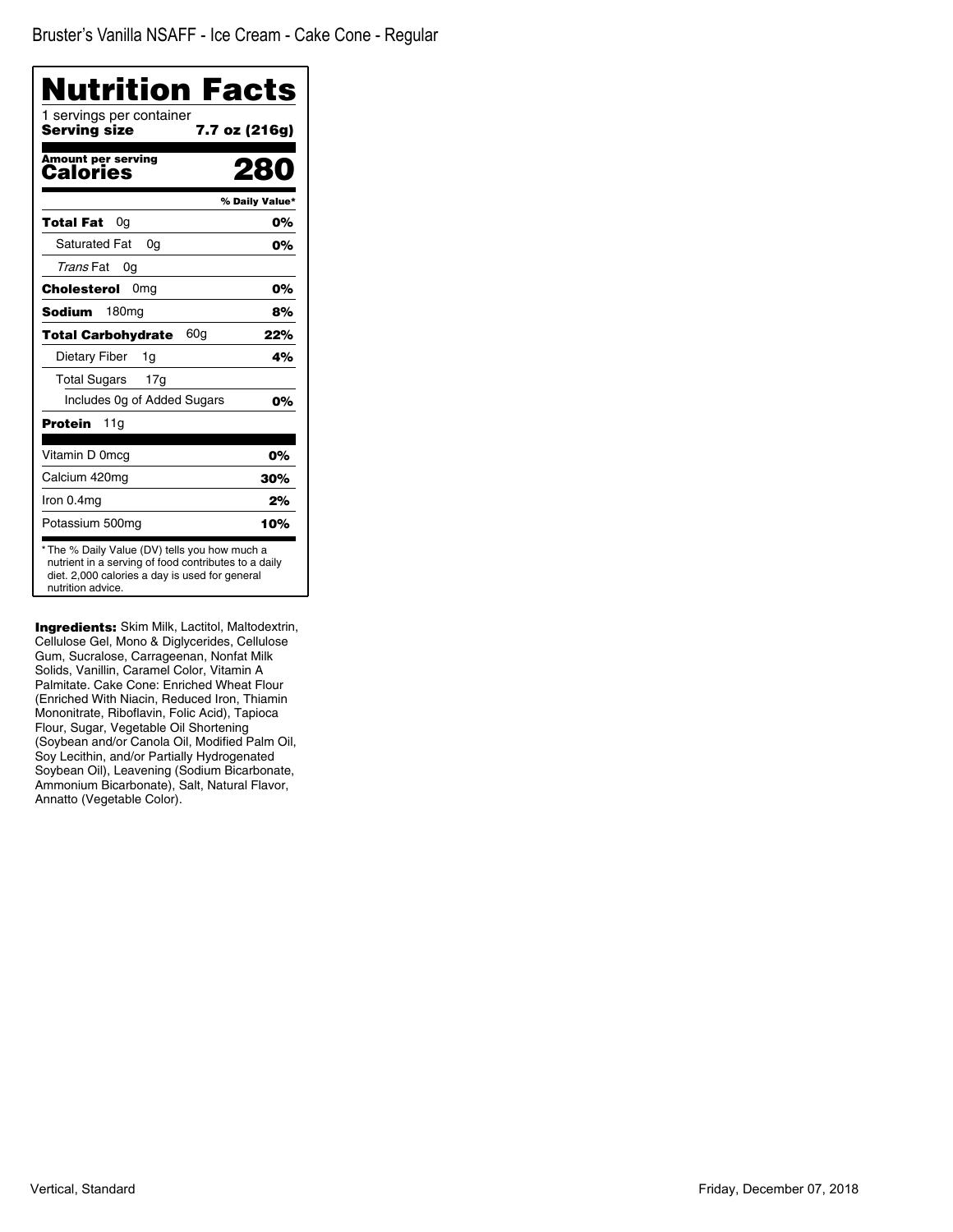| 1 servings per container<br>Serving size |                |
|------------------------------------------|----------------|
|                                          | 10.2 oz (286g) |
| <b>Amount per serving</b><br>Calories    | 370            |
|                                          | % Daily Value* |
| Total Fat<br>0a                          | 0%             |
| Saturated Fat<br>0q                      | 0%             |
| Trans Fat<br>0g                          |                |
| 0 <sub>mg</sub><br>Cholesterol           | 0%             |
| Sodium<br>230mg                          | 10%            |
| 78a<br><b>Total Carbohydrate</b>         | 28%            |
| Dietary Fiber<br>1g                      | 4%             |
| <b>Total Sugars</b><br>23 <sub>q</sub>   |                |
| Includes Og of Added Sugars              | 0%             |
| Protein<br>15a                           |                |
| Vitamin D 0mcg                           | 0%             |
| Calcium 560mg                            | 45%            |
| Iron 0.4mg                               | 2%             |
| Potassium 660mg                          | 15%            |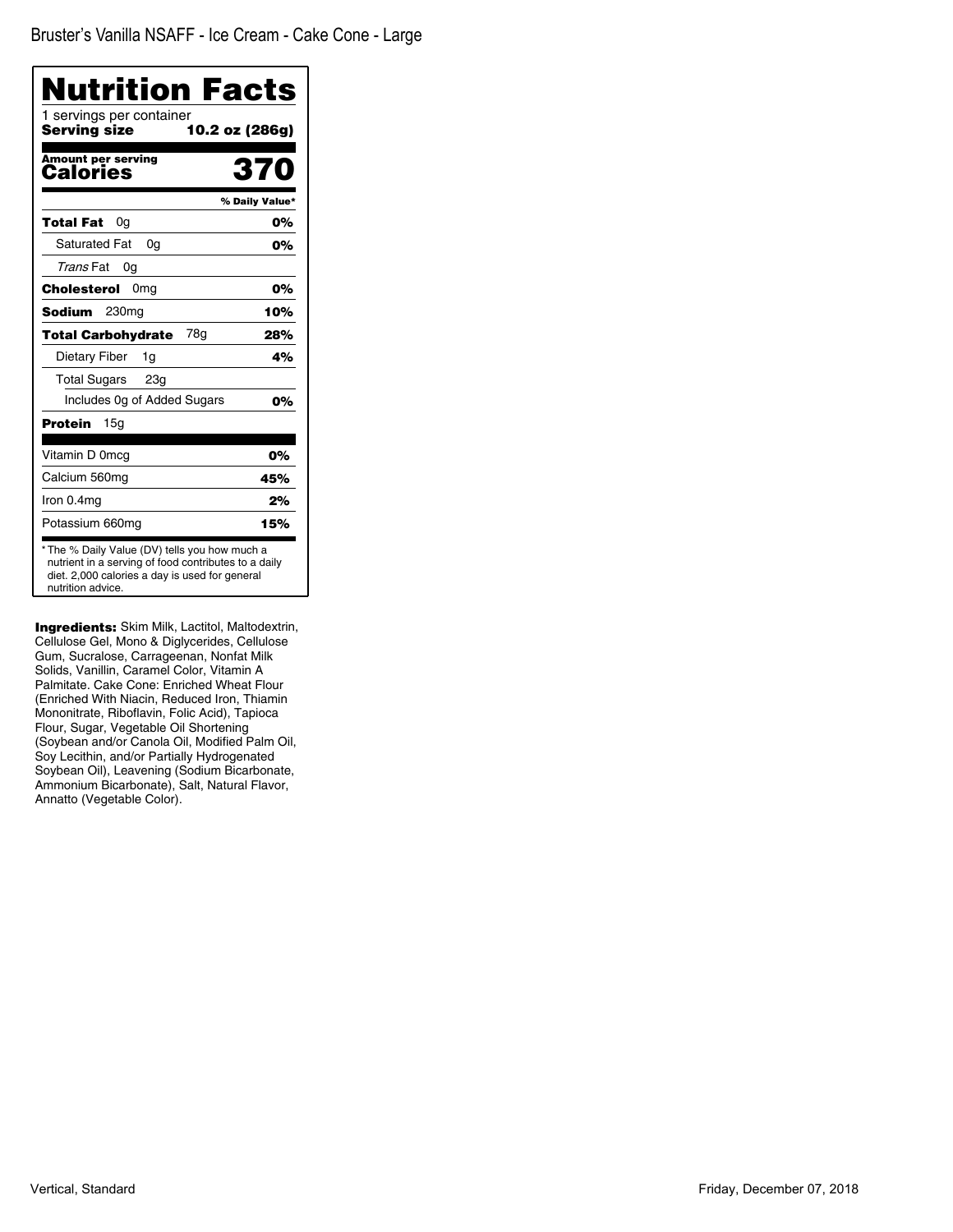| Nutrition Facts                                                                                                                                                              |                |
|------------------------------------------------------------------------------------------------------------------------------------------------------------------------------|----------------|
| 1 servings per container<br>Servina size                                                                                                                                     | 2.5 oz (70g)   |
|                                                                                                                                                                              |                |
| <b>Amount per serving</b><br><b>Calories</b>                                                                                                                                 |                |
|                                                                                                                                                                              | % Daily Value* |
| <b>Total Fat</b><br>0a                                                                                                                                                       | 0%             |
| <b>Saturated Fat</b><br>0q                                                                                                                                                   | 0%             |
| Trans Fat<br>0g                                                                                                                                                              |                |
| 0 <sub>mg</sub><br>Cholesterol                                                                                                                                               | 0%             |
| <b>Sodium</b><br>55 <sub>mg</sub>                                                                                                                                            | 2%             |
| 18 <sub>q</sub><br><b>Total Carbohydrate</b>                                                                                                                                 | 7%             |
| Dietary Fiber<br>0g                                                                                                                                                          | 0%             |
| <b>Total Sugars</b><br>6g                                                                                                                                                    |                |
| Includes Og of Added Sugars                                                                                                                                                  | 0%             |
| <b>Protein</b><br>4g                                                                                                                                                         |                |
| Vitamin D 0mcg                                                                                                                                                               | 0%             |
| Calcium 140mg                                                                                                                                                                | 10%            |
| Iron 0mg                                                                                                                                                                     | 0%             |
| Potassium 160mg                                                                                                                                                              | 4%             |
| * The % Daily Value (DV) tells you how much a<br>nutrient in a serving of food contributes to a daily<br>diet. 2,000 calories a day is used for general<br>nutrition advice. |                |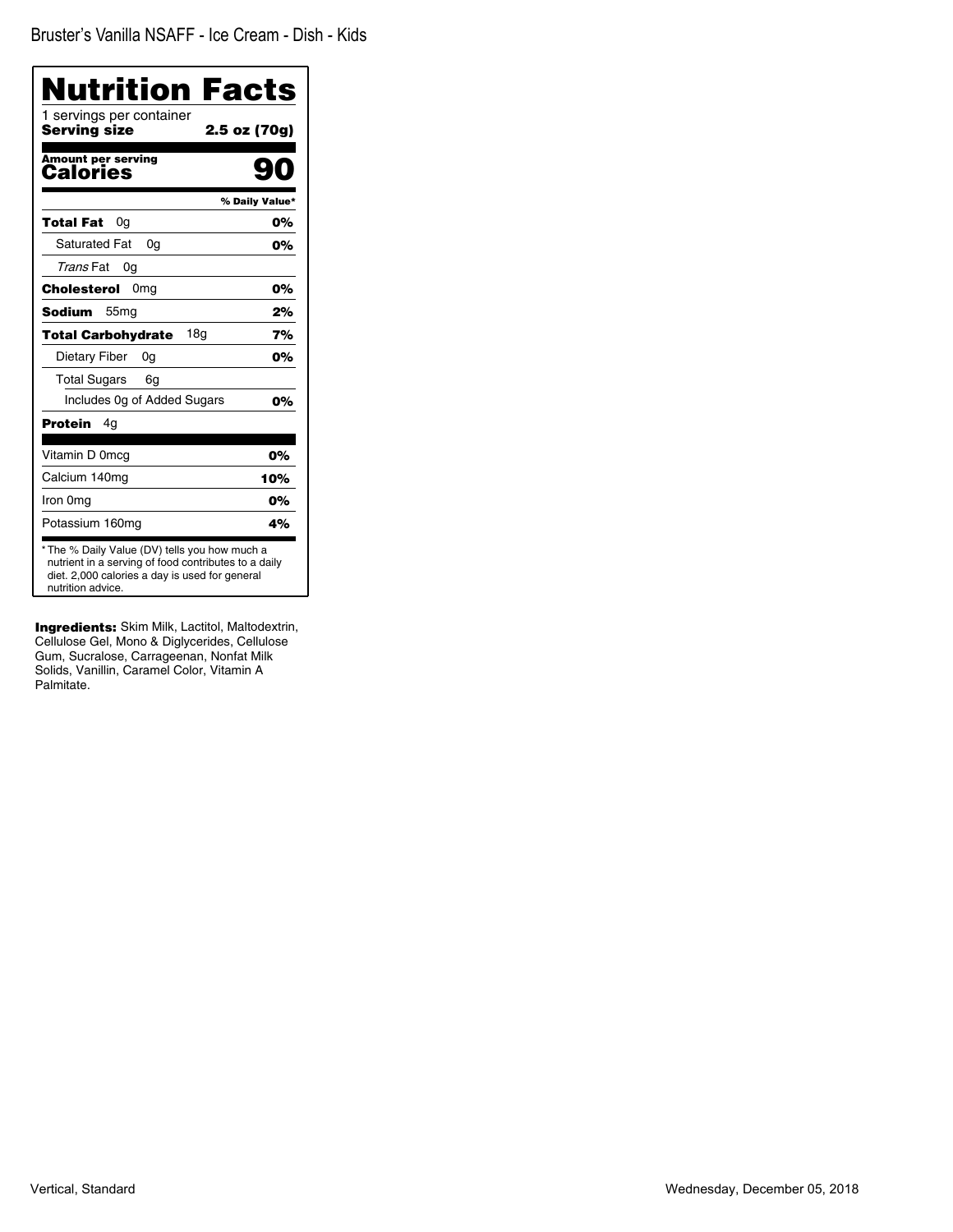| 1 servings per container              | Nutrition Facts |
|---------------------------------------|-----------------|
| <b>Serving size</b>                   | 5 oz (140g)     |
| <b>Amount per serving</b><br>Calories | 170             |
|                                       | % Daily Value*  |
| Total Fat<br>0g                       | 0%              |
| <b>Saturated Fat</b><br>0q            | 0%              |
| Trans Fat<br>0g                       |                 |
| Cholesterol<br>0 <sub>mg</sub>        | 0%              |
| Sodium<br>110mg                       | 5%              |
| 36a<br><b>Total Carbohydrate</b>      | 13%             |
| Dietary Fiber<br><1a                  | 4%              |
| <b>Total Sugars</b><br>11g            |                 |
| Includes 0g of Added Sugars           | 0%              |
| <b>Protein</b><br>7q                  |                 |
| Vitamin D 0mcg                        | 0%              |
| Calcium 280mg                         | 20%             |
| Iron 0mg                              | 0%              |
| Potassium 320mg                       | 6%              |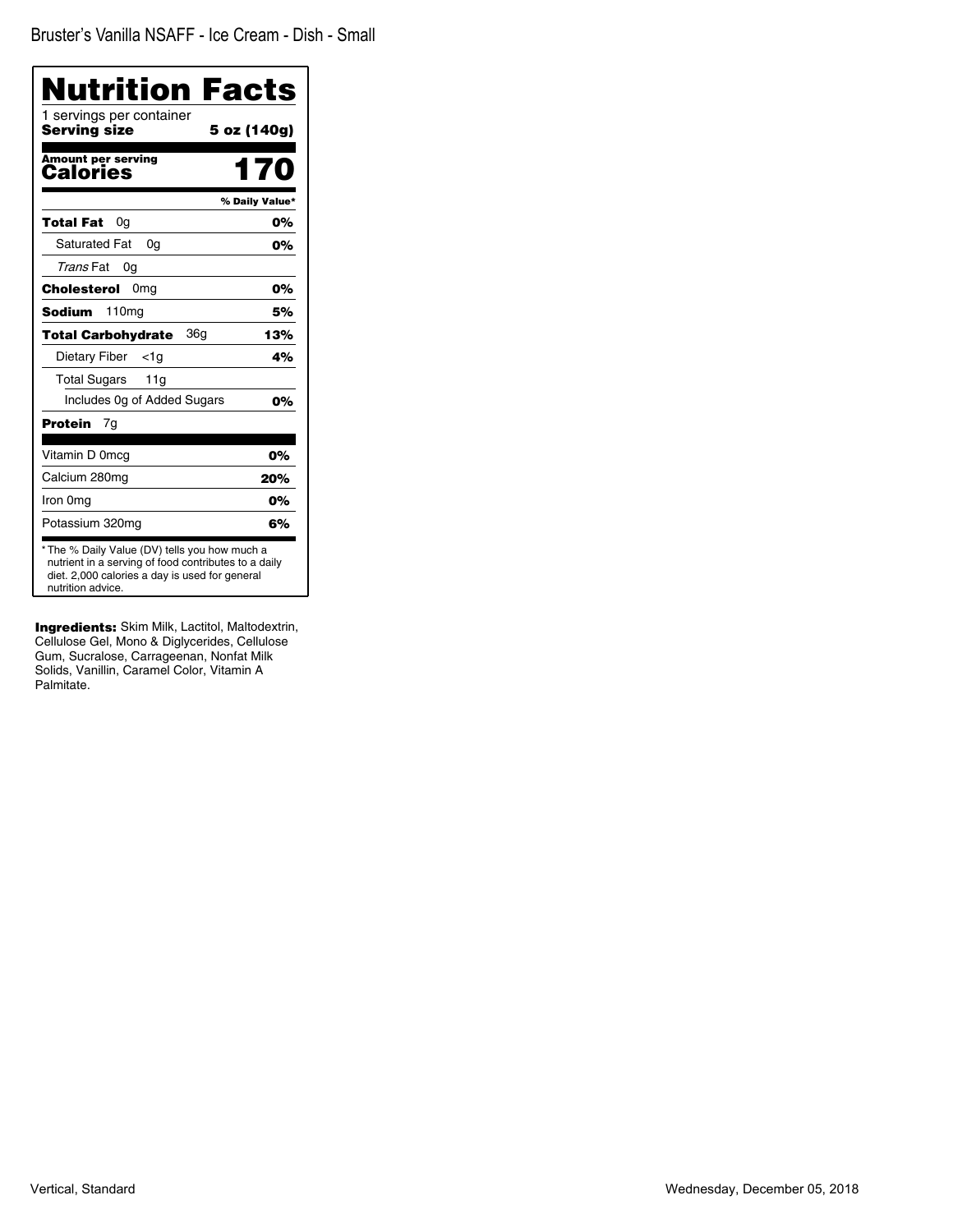| Nutrition Facts<br>1 servings per container                                                                                                                                  |                |
|------------------------------------------------------------------------------------------------------------------------------------------------------------------------------|----------------|
| Serving size                                                                                                                                                                 | 7.5 oz (210g)  |
| <b>Amount per serving</b><br>Calories                                                                                                                                        | 260            |
|                                                                                                                                                                              | % Daily Value* |
| <b>Total Fat</b><br>0g                                                                                                                                                       | 0%             |
| <b>Saturated Fat</b><br>0g                                                                                                                                                   | 0%             |
| Trans Fat<br>0g                                                                                                                                                              |                |
| 0 <sub>mg</sub><br>Cholesterol                                                                                                                                               | 0%             |
| 170 <sub>mg</sub><br>Sodium                                                                                                                                                  | 7%             |
| <b>Total Carbohydrate</b><br>55g                                                                                                                                             | 20%            |
| Dietary Fiber<br>1g                                                                                                                                                          | 4%             |
| <b>Total Sugars</b><br>17g                                                                                                                                                   |                |
| Includes Og of Added Sugars                                                                                                                                                  | 0%             |
| Protein<br>11g                                                                                                                                                               |                |
| Vitamin D 0mcg                                                                                                                                                               | 0%             |
| Calcium 420mg                                                                                                                                                                | 30%            |
| Iron 0mg                                                                                                                                                                     | 0%             |
| Potassium 490mg                                                                                                                                                              | 10%            |
| * The % Daily Value (DV) tells you how much a<br>nutrient in a serving of food contributes to a daily<br>diet. 2,000 calories a day is used for general<br>nutrition advice. |                |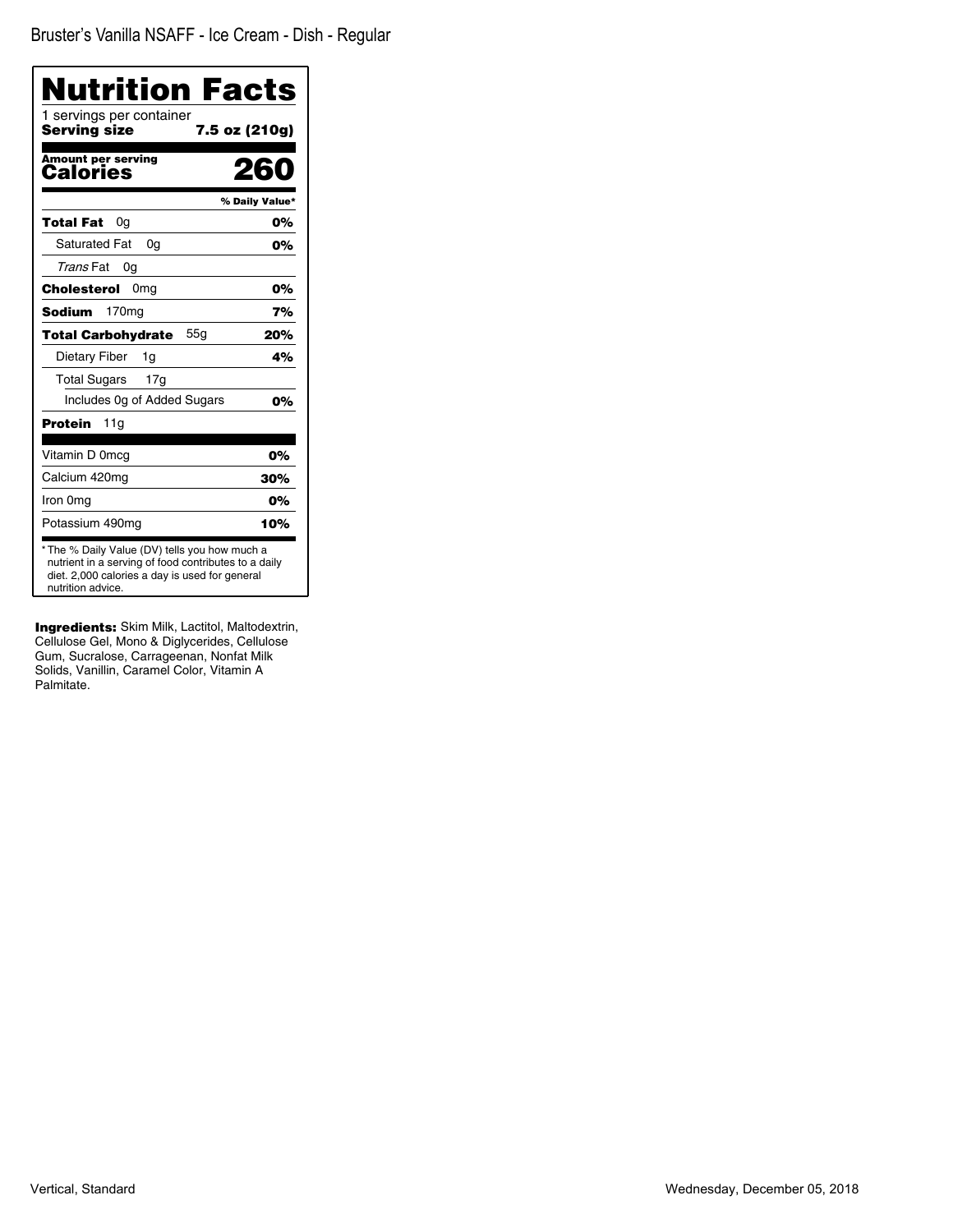| Nutrition Facts<br>1 servings per container                                                                                                                                  |                |
|------------------------------------------------------------------------------------------------------------------------------------------------------------------------------|----------------|
| Serving size                                                                                                                                                                 | 10 oz (280g)   |
| Amount per serving<br>Calories                                                                                                                                               | 350            |
|                                                                                                                                                                              | % Daily Value* |
| Total Fat<br>0a                                                                                                                                                              | 0%             |
| <b>Saturated Fat</b><br>0a                                                                                                                                                   | 0%             |
| Trans Fat<br>0g                                                                                                                                                              |                |
| Cholesterol<br>0 <sub>mg</sub>                                                                                                                                               | 0%             |
| Sodium<br>220 <sub>mg</sub>                                                                                                                                                  | 10%            |
| 73g<br><b>Total Carbohydrate</b>                                                                                                                                             | 27%            |
| Dietary Fiber<br>1g                                                                                                                                                          | 4%             |
| <b>Total Sugars</b><br>22g                                                                                                                                                   |                |
| Includes Og of Added Sugars                                                                                                                                                  | 0%             |
| Protein<br>14a                                                                                                                                                               |                |
| Vitamin D 0mcg                                                                                                                                                               | 0%             |
| Calcium 560mg                                                                                                                                                                | 45%            |
| Iron 0mg                                                                                                                                                                     | 0%             |
| Potassium 650mg                                                                                                                                                              | 15%            |
| * The % Daily Value (DV) tells you how much a<br>nutrient in a serving of food contributes to a daily<br>diet. 2,000 calories a day is used for general<br>nutrition advice. |                |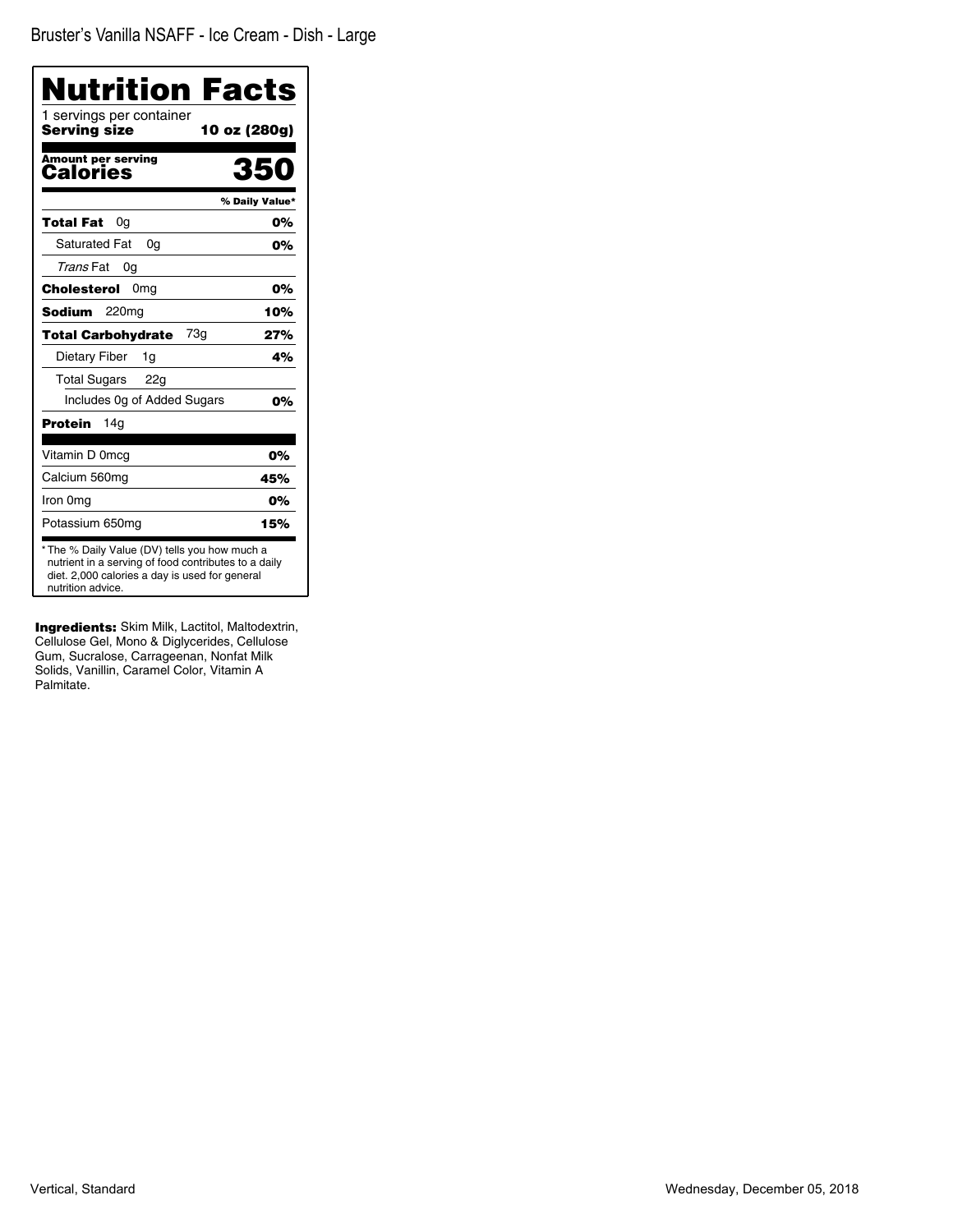| Nutrition Facts<br>1 servings per container |                |
|---------------------------------------------|----------------|
| Serving size                                | 3 oz (83g)     |
| <b>Amount per serving</b><br>Calories       | <b>40</b>      |
|                                             | % Daily Value* |
| Total Fat<br>0g                             | 0%             |
| <b>Saturated Fat</b><br>0q                  | 0%             |
| Trans Fat<br>0g                             |                |
| Cholesterol<br>0 <sub>mg</sub>              | 0%             |
| <b>Sodium</b><br>75 <sub>mg</sub>           | 3%             |
| 30a<br><b>Total Carbohydrate</b>            | 11%            |
| Dietary Fiber<br>0g                         | 0%             |
| <b>Total Sugars</b><br>9g                   |                |
| Includes 3g of Added Sugars                 | 6%             |
| Protein<br>4g                               |                |
| Vitamin D 0mcg                              | 0%             |
| Calcium 160mg                               | 10%            |
| Iron 0.4mg                                  | 2%             |
| Potassium 180mg                             | 4%             |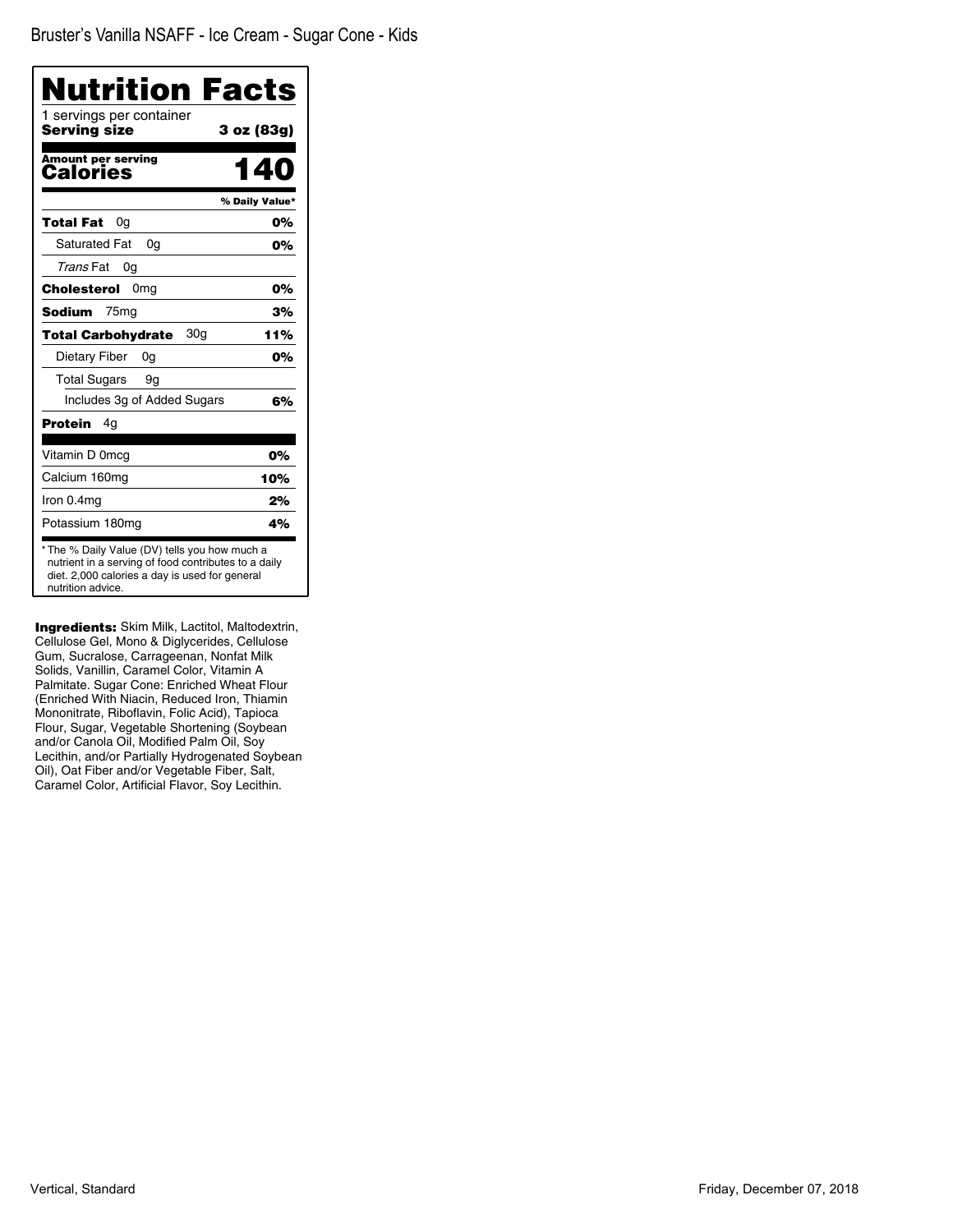| Nutrition Facts                          |                |
|------------------------------------------|----------------|
| 1 servings per container<br>Serving size | 5.5 oz (153g)  |
| <b>Amount per serving</b><br>Calories    | 2              |
|                                          | % Daily Value* |
| Total Fat<br>0a                          | 0%             |
| <b>Saturated Fat</b><br>0q               | 0%             |
| Trans Fat<br>0g                          |                |
| Cholesterol<br>0 <sub>mg</sub>           | 0%             |
| <b>Sodium</b><br>130 <sub>mg</sub>       | 6%             |
| 48a<br><b>Total Carbohydrate</b>         | 17%            |
| Dietary Fiber<br><1g                     | 4%             |
| <b>Total Sugars</b><br>14g               |                |
| Includes 3g of Added Sugars              | 6%             |
| <b>Protein</b><br>8g                     |                |
| Vitamin D 0mcg                           | 0%             |
| Calcium 300mg                            | 25%            |
| Iron 0.4mg                               | 2%             |
| Potassium 350mg                          | 8%             |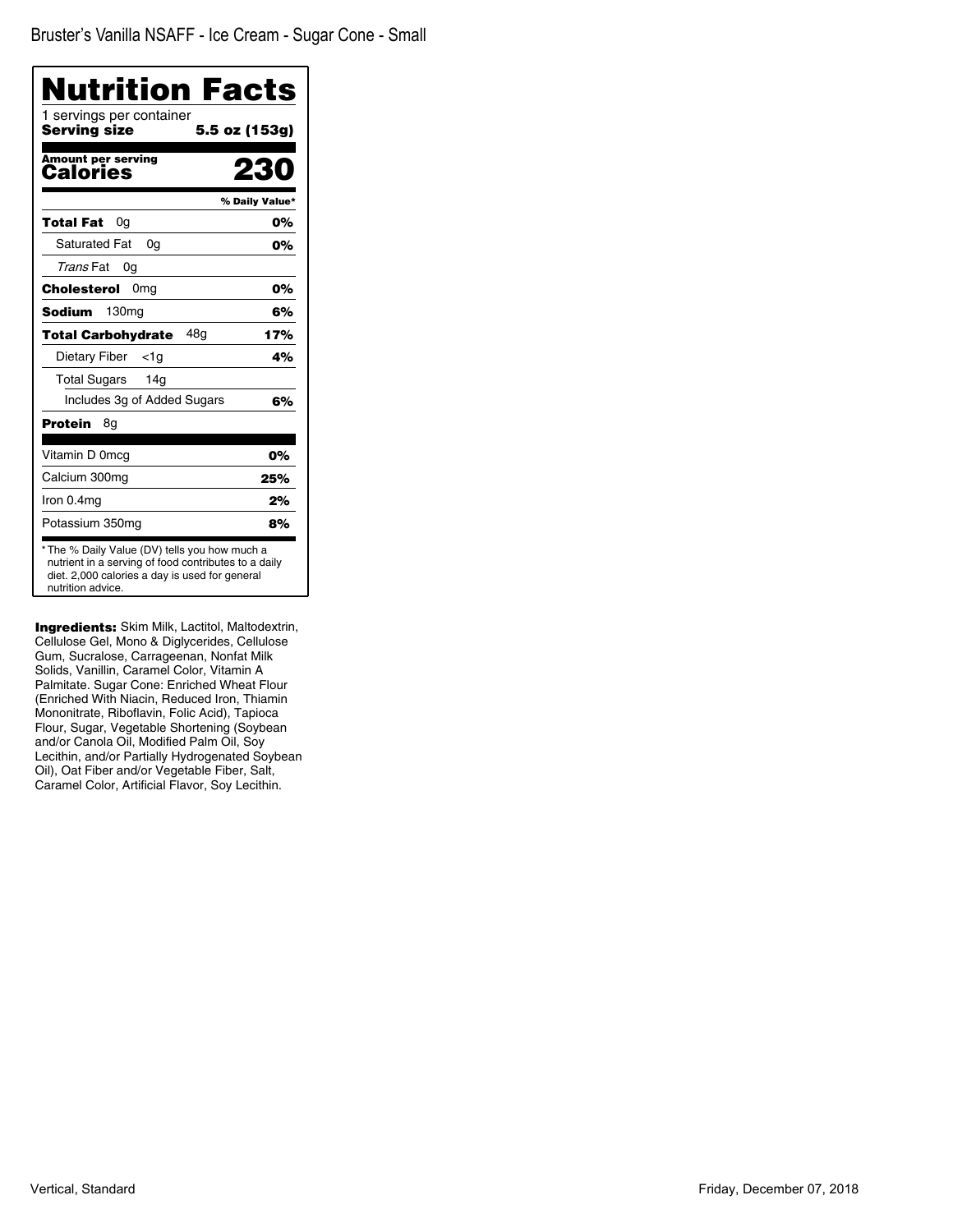Bruster's Vanilla NSAFF - Ice Cream - Sugar Cone - Regular

| <b>Nutrition Facts</b>                                                                                                                                                       |                |
|------------------------------------------------------------------------------------------------------------------------------------------------------------------------------|----------------|
| 1 servings per container<br><b>Serving size</b><br>8 oz (223g)                                                                                                               |                |
| <b>Amount per serving</b><br>Calories                                                                                                                                        | 310            |
|                                                                                                                                                                              | % Daily Value* |
| Total Fat<br>0a                                                                                                                                                              | 0%             |
| Saturated Fat<br>0g                                                                                                                                                          | 0%             |
| Trans Fat<br>0g                                                                                                                                                              |                |
| 0 <sub>mg</sub><br>Cholesterol                                                                                                                                               | 0%             |
| <b>Sodium</b><br>190 <sub>mq</sub>                                                                                                                                           | 8%             |
| 67g<br>Total Carbohydrate                                                                                                                                                    | 24%            |
| Dietary Fiber<br>1g                                                                                                                                                          | 4%             |
| Total Sugars 20g                                                                                                                                                             |                |
| Includes 3g of Added Sugars                                                                                                                                                  | 6%             |
| 11g<br>Protein                                                                                                                                                               |                |
| Vitamin D 0mcg                                                                                                                                                               | 0%             |
| Calcium 440mg                                                                                                                                                                | 35%            |
| Iron 0.4mg                                                                                                                                                                   | 2%             |
| Potassium 510mg                                                                                                                                                              | 10%            |
| * The % Daily Value (DV) tells you how much a<br>nutrient in a serving of food contributes to a daily<br>diet. 2,000 calories a day is used for general<br>nutrition advice. |                |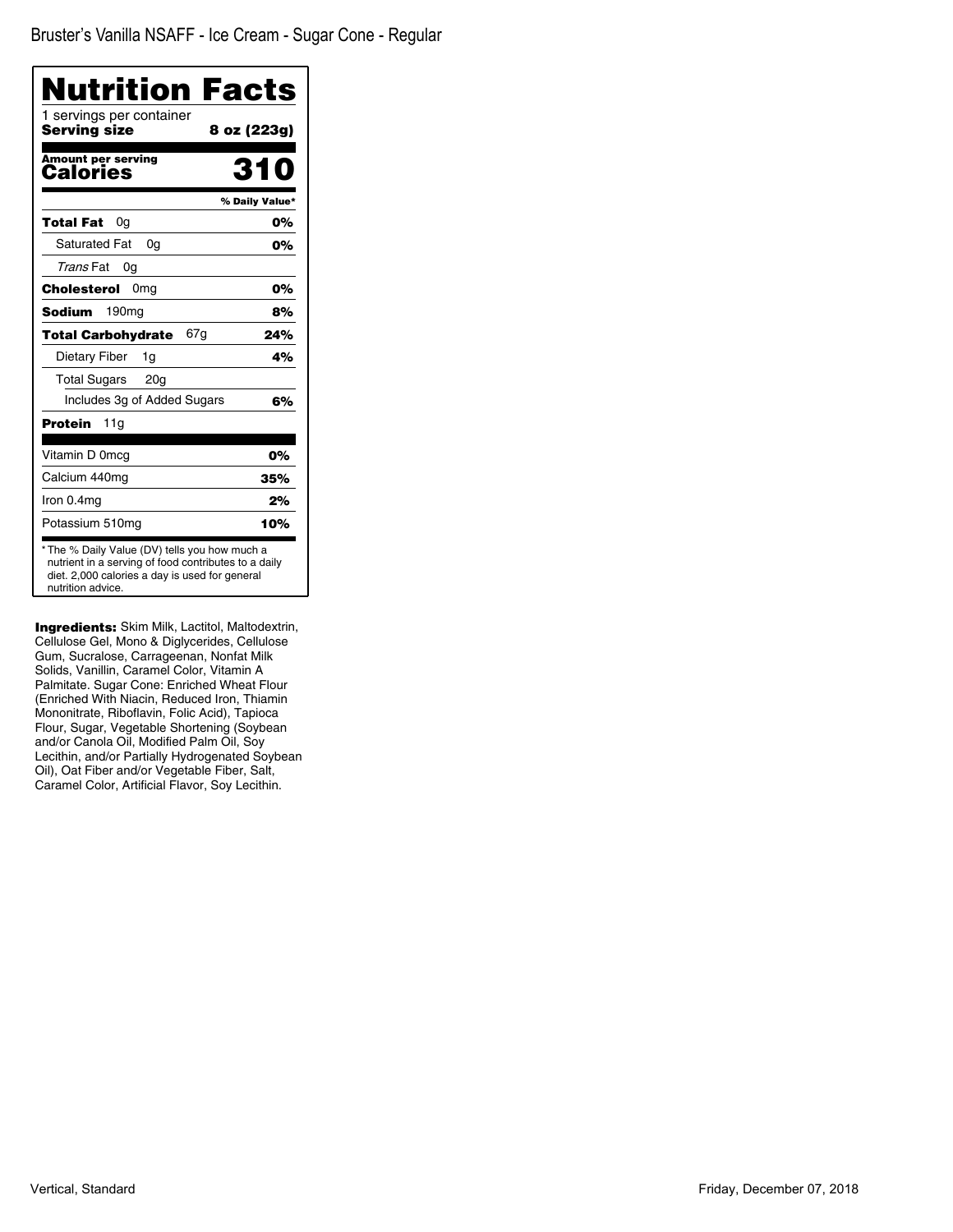Bruster's Vanilla NSAFF - Ice Cream - Sugar Cone - Large

| Nutrition Facts                                                                                                                                                              |                |
|------------------------------------------------------------------------------------------------------------------------------------------------------------------------------|----------------|
| 1 servings per container<br>Serving size<br>10.5 oz (293g)                                                                                                                   |                |
| <b>Amount per serving</b><br>Calories                                                                                                                                        | 400            |
|                                                                                                                                                                              | % Daily Value* |
| Total Fat<br>0a                                                                                                                                                              | 0%             |
| <b>Saturated Fat</b><br>0q                                                                                                                                                   | 0%             |
| Trans Fat<br>0g                                                                                                                                                              |                |
| Cholesterol<br>0 <sub>mg</sub>                                                                                                                                               | 0%             |
| 240 <sub>mg</sub><br>Sodium                                                                                                                                                  | 10%            |
| 85a<br>Total Carbohydrate                                                                                                                                                    | 31%            |
| Dietary Fiber<br>1g                                                                                                                                                          | 4%             |
| Total Sugars 25g                                                                                                                                                             |                |
| Includes 3g of Added Sugars                                                                                                                                                  | 6%             |
| <b>Protein</b><br>15a                                                                                                                                                        |                |
| Vitamin D 0mcg                                                                                                                                                               | 0%             |
| Calcium 580mg                                                                                                                                                                | 45%            |
| Iron 0.4mg                                                                                                                                                                   | 2%             |
| Potassium 670mg                                                                                                                                                              | 15%            |
| * The % Daily Value (DV) tells you how much a<br>nutrient in a serving of food contributes to a daily<br>diet. 2,000 calories a day is used for general<br>nutrition advice. |                |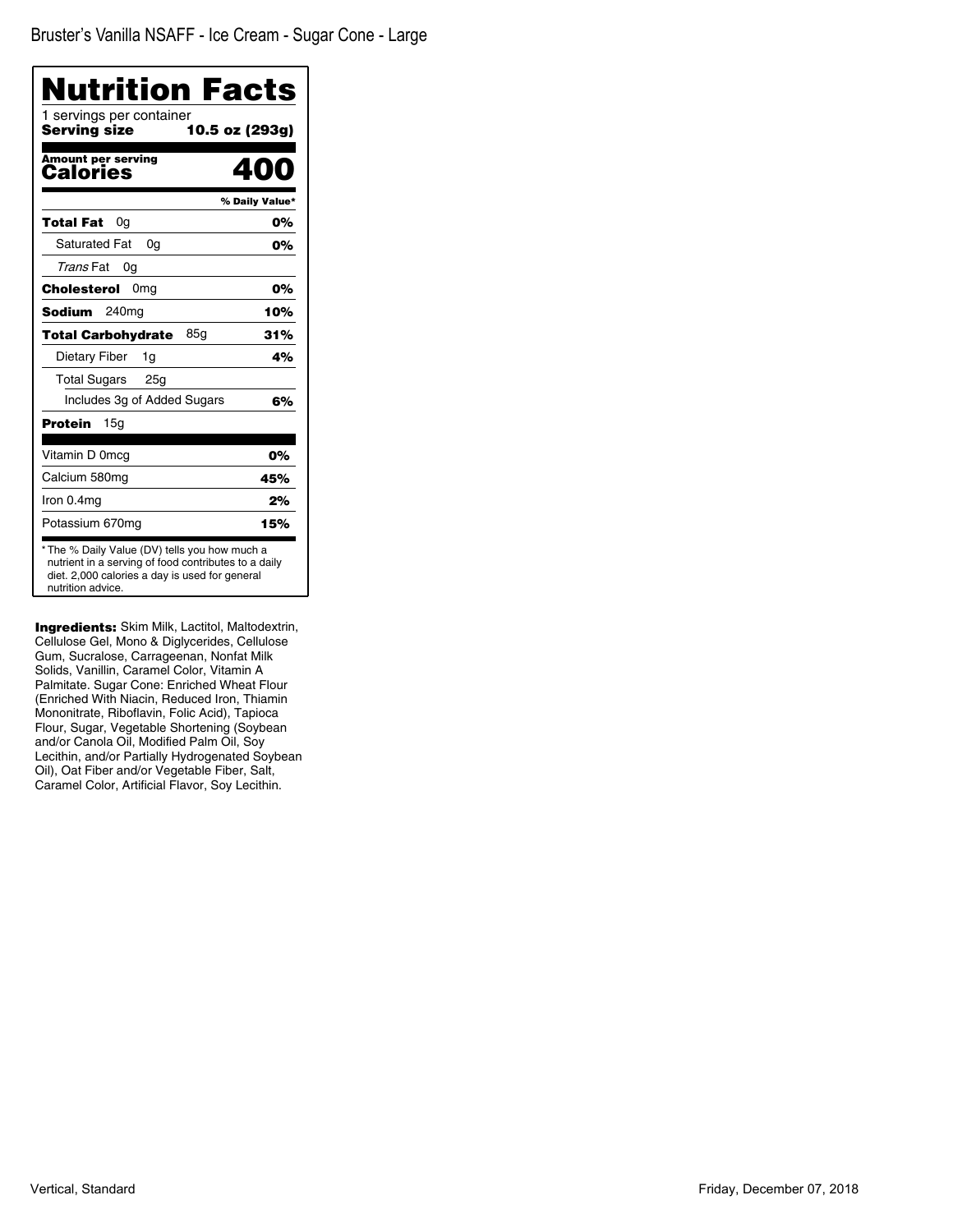| Nutrition Facts                                                                                                                                                              |                |
|------------------------------------------------------------------------------------------------------------------------------------------------------------------------------|----------------|
| 1 servings per container<br><b>Serving size</b><br>3.6 oz (100g)                                                                                                             |                |
| <b>Amount per serving</b><br>Calories                                                                                                                                        | 210            |
|                                                                                                                                                                              | % Daily Value* |
| Total Fat<br>Зq                                                                                                                                                              | 4%             |
| <b>Saturated Fat</b><br>1q                                                                                                                                                   | 5%             |
| Trans Fat<br>0g                                                                                                                                                              |                |
| 10 <sub>mg</sub><br>Cholesterol                                                                                                                                              | 3%             |
| <b>Sodium</b><br>55 <sub>mg</sub>                                                                                                                                            | 2%             |
| 41 a<br><b>Total Carbohydrate</b>                                                                                                                                            | 15%            |
| Dietary Fiber<br>0g                                                                                                                                                          | 0%             |
| <b>Total Sugars</b><br>16 <sub>q</sub>                                                                                                                                       |                |
| Includes 10g of Added Sugars                                                                                                                                                 | 20%            |
| <b>Protein</b><br>5q                                                                                                                                                         |                |
| Vitamin D 0mcg                                                                                                                                                               | 0%             |
| Calcium 140mg                                                                                                                                                                | 10%            |
| Iron 0.6mg                                                                                                                                                                   | 4%             |
| Potassium 160mg                                                                                                                                                              | 4%             |
| * The % Daily Value (DV) tells you how much a<br>nutrient in a serving of food contributes to a daily<br>diet. 2,000 calories a day is used for general<br>nutrition advice. |                |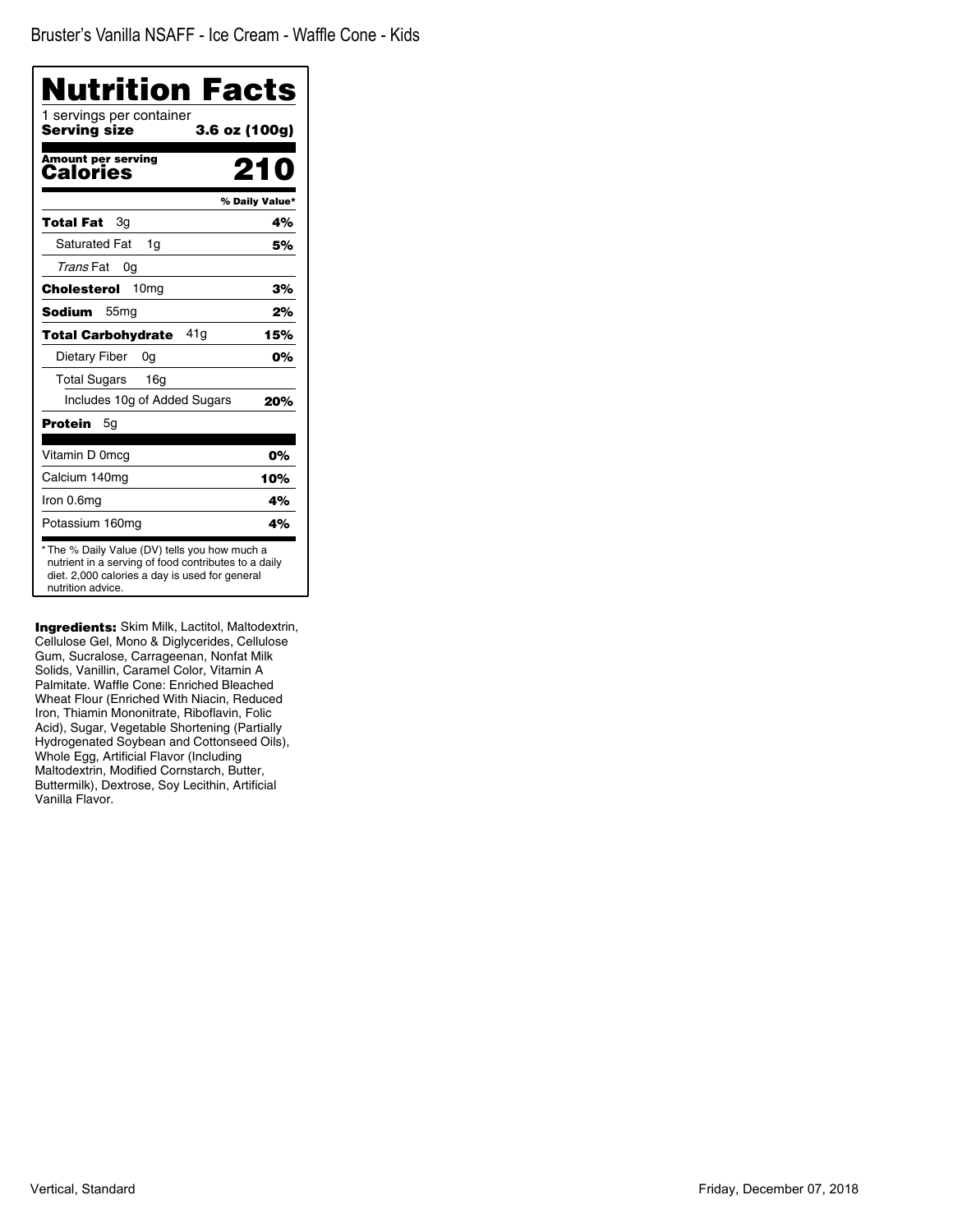| Nutrition Facts                          |                |
|------------------------------------------|----------------|
| 1 servings per container<br>Serving size | 6.1 oz (170g)  |
| Amount per serving<br>Calories           | 2010           |
|                                          | % Daily Value* |
| Зg<br>Total Fat                          | 4%             |
| <b>Saturated Fat</b><br>1g               | 5%             |
| Trans Fat<br>0g                          |                |
| 10 <sub>mg</sub><br>Cholesterol          | 3%             |
| 110 <sub>mg</sub><br>Sodium              | 5%             |
| 59a<br><b>Total Carbohydrate</b>         | 21%            |
| Dietary Fiber<br><1a                     | 4%             |
| <b>Total Sugars</b><br>21g               |                |
| Includes 10g of Added Sugars             | 20%            |
| Protein<br>9g                            |                |
| Vitamin D 0mcg                           | 0%             |
| Calcium 280mg                            | 20%            |
| Iron 0.6mg                               | 4%             |
| Potassium 320mg                          | 6%             |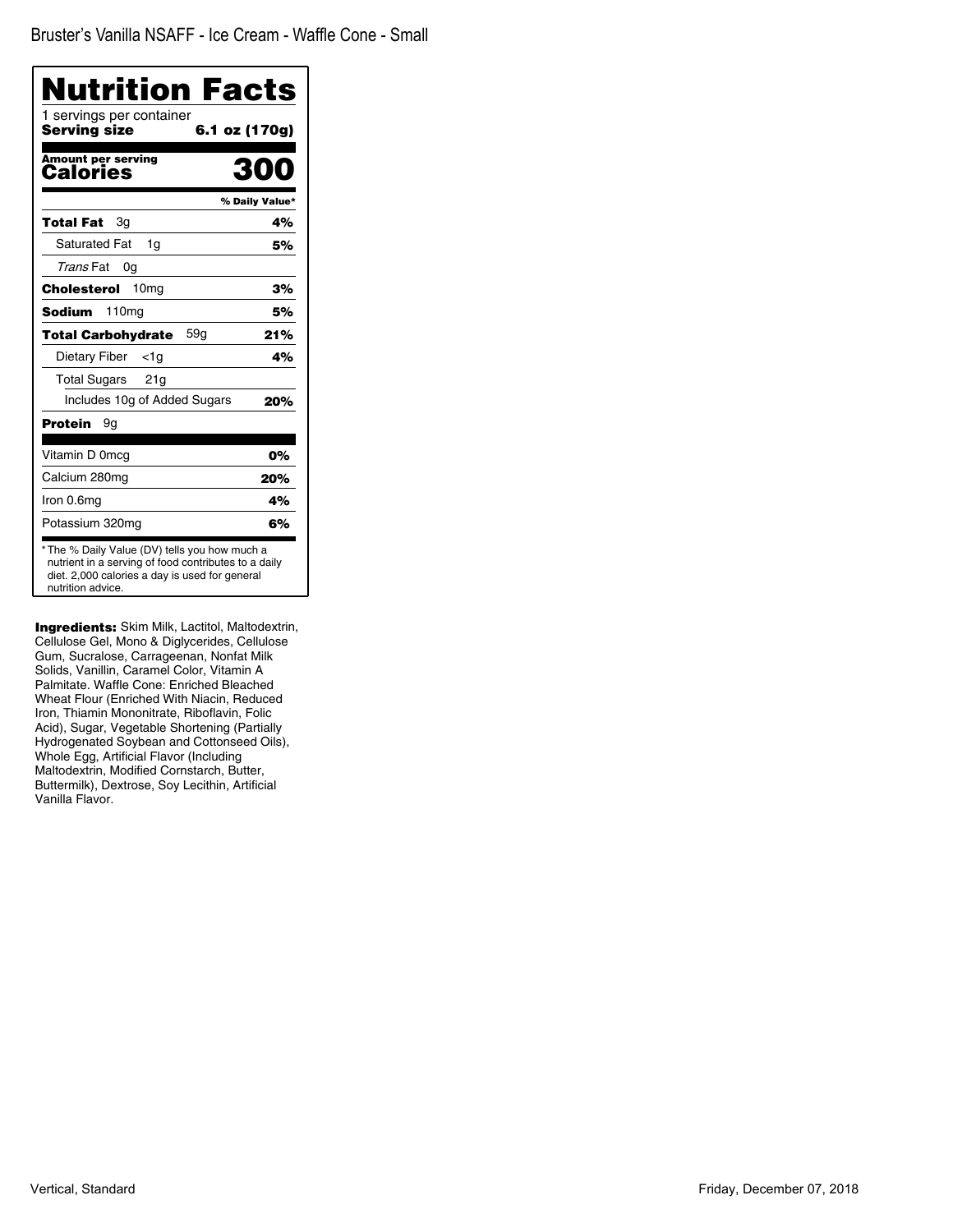| Nutrition Facts<br>1 servings per container |                |
|---------------------------------------------|----------------|
| Serving size                                | 8.6 oz (240g)  |
| Amount per serving<br>Calories              | 39             |
|                                             | % Daily Value* |
| Total Fat<br>Зg                             | 4%             |
| <b>Saturated Fat</b><br>1q                  | 5%             |
| Trans Fat<br>0g                             |                |
| 10 <sub>mg</sub><br>Cholesterol             | 3%             |
| <b>Sodium</b><br>170 <sub>mg</sub>          | 7%             |
| 77g<br><b>Total Carbohydrate</b>            | 28%            |
| Dietary Fiber<br>1g                         | 4%             |
| <b>Total Sugars</b><br>27g                  |                |
| Includes 10g of Added Sugars                | 20%            |
| Protein<br>12g                              |                |
| Vitamin D 0mcq                              | 0%             |
| Calcium 420mg                               | 30%            |
| Iron 0.6mg                                  | 4%             |
| Potassium 490mg                             | 10%            |